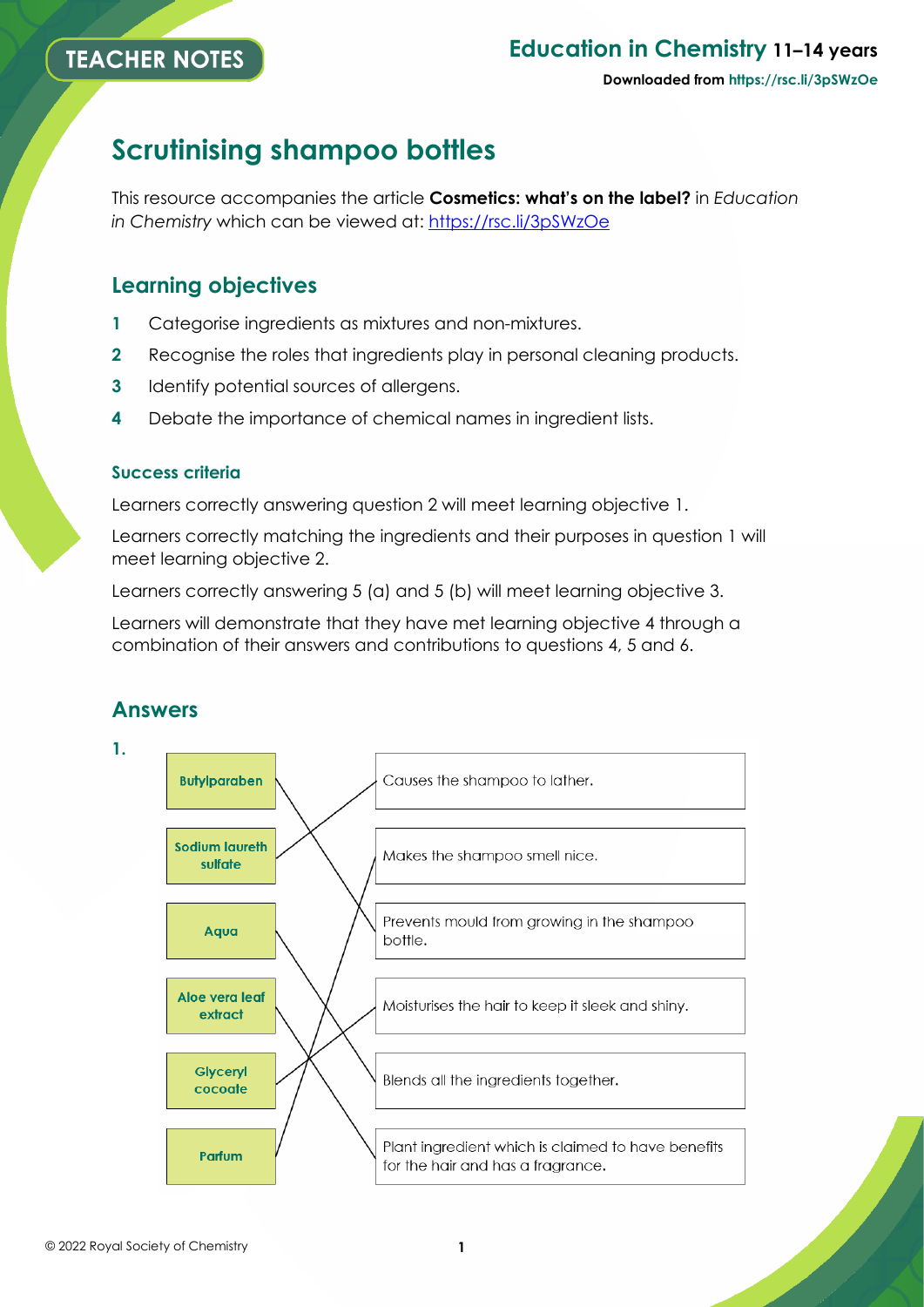## **TEACHER NOTES**

# **Education in Chemistry 11–14 years**

- **2.** Parfum and lavender oil are mixtures.
- **3.** The 'all-natural' brand does not comply with EU law.

### **Explanation**

This is because the ingredients 'aloe vera leaf extract', 'coconut oil', 'lemongrass herb oil', 'lemon peel' and 'lavender oil' are not as they appear on the INCI list.

- Aloe vera leaf extract should be *Aloe barbadensis* leaf extract
- Coconut oil should be *Cocos nucifera* oil
- Lemongrass herb oil should be *Cymbopogon flexuosus* herb oil
- Lemon peel should be *Citrus limon* peel
- Lavender oil should be *Lavandula angustifolia* oil
- **4.** Sodium chloride and sodium lauryl sulfate.

### **Explanation**

- Sodium chloride is listed using a chemical name. Sodium chloride is the chemical International Union for Pure and Applied Chemistry (IUPAC) name for common table salt.
- Sodium lauryl sulfate is also listed using it's IUPAC chemical name. It is also known as sodium dodecyl sulfate.
- Aqua is Latin for water, it is not a chemical name. The simplest chemical name for water would be hydrogen oxide but the IUPAC also accepts oxidane and water.
- Citric acid is a common name. The IUPAC name for citric acid is 2 hydroxypropane-1,2,3-tricarboxylic acid.
- Coconut oil is also a common name. It is a mixture, so it does not have an IUPAC chemical name.

### **5.**

(a) None of the brands could be used without worry of irritation.

(b) The organic brand contains citral as a listed ingredient.

The all-natural brand contains lemon peel which is a citrus fruit. Citral is a main constituent of the peels of citrus fruits.

The high street brand contains parfum. Parfum is a mixture of chemicals which do not have to be listed separately. There is no way to tell from the ingredients list if this includes citral or not.